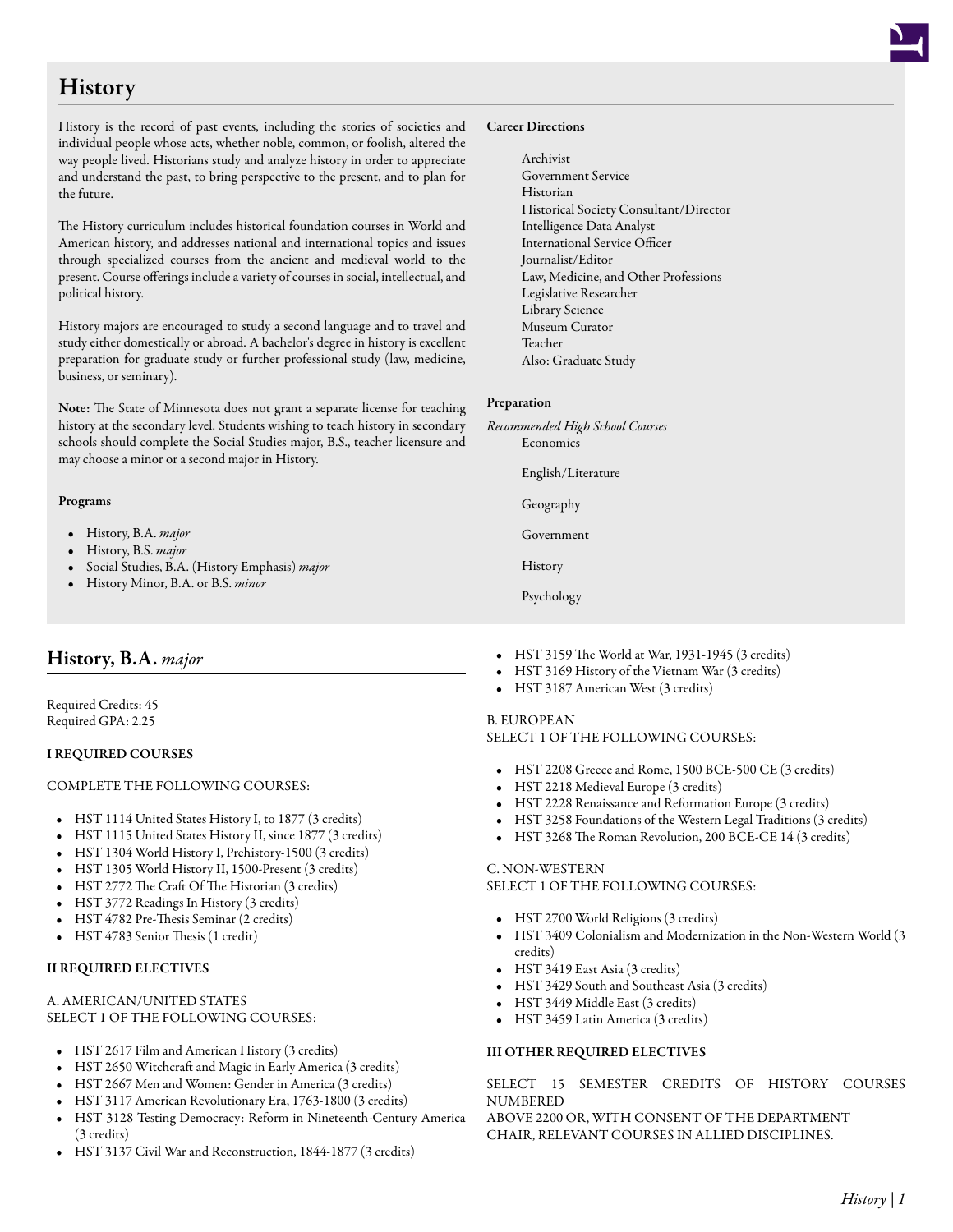# SUGGESTED SEMESTER SCHEDULE FOR HISTORY MAJOR, B.A. OR B.S.

The following is a list of required history courses arranged by year. This schedule is intended to help you take your courses in an orderly fashion and complete your major in four years. These are only suggestions. The program is flexible, and you have some choice as to when to take certain courses.

# Freshman

- HST 1304 [World History I, Prehistory-1500](/academics/catalog/20145/courses/hst/1304) (3 credits)
- HST 1305 [World History II, 1500-Present](/academics/catalog/20145/courses/hst/1305) (3 credits)
- Liberal Education Requirements

# Sophomore

- HST 1114 [United States History I, to 1877](/academics/catalog/20145/courses/hst/1114) (3 credits)
- HST 1115 [United States History II, since 1877](/academics/catalog/20145/courses/hst/1115) (3 credits)
- HST 2772 [The Craft Of The Historian](/academics/catalog/20145/courses/hst/2772) (3 credits)
- Liberal Education Requirements

# Junior

- HST 3772 [Readings In History](/academics/catalog/20145/courses/hst/3772) (3 credits)
- Complete II. Required Electives: A,B,C
- Liberal Education Requirements
- Professional Education courses for B.S. (Teacher Licensure) students

# Senior

- HST 4782 [Pre-Thesis Seminar](/academics/catalog/20145/courses/hst/4782) (2 credits)
- HST 4783 [Senior Thesis](/academics/catalog/20145/courses/hst/4783) (1 credit)
- History electives numbered above 2500
- Complete Liberal Education Requirements
- Complete Professional Education courses for B.S. ( Teacher Licensure) students

# History, B.S. *major*

Required Credits: 45 Required GPA: 2.25

# I REQUIRED COURSES

# COMPLETE THE FOLLOWING COURSES:

- HST 1114 [United States History I, to 1877](/academics/catalog/20145/courses/hst/1114) (3 credits)
- HST 1115 [United States History II, since 1877](/academics/catalog/20145/courses/hst/1115) (3 credits)
- HST 1304 [World History I, Prehistory-1500](/academics/catalog/20145/courses/hst/1304) (3 credits)
- HST 1305 [World History II, 1500-Present](/academics/catalog/20145/courses/hst/1305) (3 credits)
- HST 2772 [The Craft Of The Historian](/academics/catalog/20145/courses/hst/2772) (3 credits)
- HST 3772 [Readings In History](/academics/catalog/20145/courses/hst/3772) (3 credits)
- HST 4782 [Pre-Thesis Seminar](/academics/catalog/20145/courses/hst/4782) (2 credits)
- HST 4783 [Senior Thesis](/academics/catalog/20145/courses/hst/4783) (1 credit)

# II REQUIRED ELECTIVES

# A. AMERICAN/UNITED STATES SELECT 1 OF THE FOLLOWING COURSES:

- HST 2617 [Film and American History](/academics/catalog/20145/courses/hst/2617) (3 credits)
- HST 2650 [Witchcraft and Magic in Early America](/academics/catalog/20145/courses/hst/2650) (3 credits)
- HST 2667 [Men and Women: Gender in America](/academics/catalog/20145/courses/hst/2667) (3 credits)
- HST 3117 [American Revolutionary Era, 1763-1800](/academics/catalog/20145/courses/hst/3117) (3 credits)
- HST 3128 [Testing Democracy: Reform in Nineteenth-Century America](/academics/catalog/20145/courses/hst/3128)

(3 credits)

- HST 3137 [Civil War and Reconstruction, 1844-1877](/academics/catalog/20145/courses/hst/3137) (3 credits)
- HST 3159 [The World at War, 1931-1945](/academics/catalog/20145/courses/hst/3159) (3 credits)
- HST 3169 [History of the Vietnam War](/academics/catalog/20145/courses/hst/3169) (3 credits)
- HST 3187 [American West](/academics/catalog/20145/courses/hst/3187) (3 credits)

# B. EUROPEAN

# SELECT 1 OF THE FOLLOWING COURSES:

- HST 2208 [Greece and Rome, 1500 BCE-500 CE](/academics/catalog/20145/courses/hst/2208) (3 credits)
- HST 2218 [Medieval Europe](/academics/catalog/20145/courses/hst/2218) (3 credits)
- HST 2228 [Renaissance and Reformation Europe](/academics/catalog/20145/courses/hst/2228) (3 credits)
- HST 3258 [Foundations of the Western Legal Traditions](/academics/catalog/20145/courses/hst/3258) (3 credits)
- HST 3268 [The Roman Revolution, 200 BCE-CE 14](/academics/catalog/20145/courses/hst/3268) (3 credits)

# C. NON-WESTERN

# SELECT 1 OF THE FOLLOWING COURSES:

- HST 2700 [World Religions](/academics/catalog/20145/courses/hst/2700) (3 credits)
- HST 3409 [Colonialism and Modernization in the Non-Western World](/academics/catalog/20145/courses/hst/3409) (3 credits)
- HST 3419 [East Asia](/academics/catalog/20145/courses/hst/3419) (3 credits)
- HST 3429 [South and Southeast Asia](/academics/catalog/20145/courses/hst/3429) (3 credits)
- HST 3449 [Middle East](/academics/catalog/20145/courses/hst/3449) (3 credits)
- HST 3459 [Latin America](/academics/catalog/20145/courses/hst/3459) (3 credits)

# III OTHER REQUIRED ELECTIVES

SELECT 15 SEMESTER CREDITS OF HISTORY COURSES NUMBERED ABOVE 2200 OR, WITH CONSENT OF THE DEPARTMENT CHAIR, RELEVANT COURSES IN ALLIED DISCIPLINES.

# Social Studies, B.A. *major* History Emphasis

Note: A minimum of 22 semester credits used to meet course requirements in I and II must be completed at Bemidji State University. No course grade below a C may be used to meet these requirements and a minimum GPA of 2.50 in this major is required for graduation. Students who desire a second field of emphasis are to consider completion a minor or a second major in that field. Such action may complement and increase the marketability of this major.

Required Credits: 48.0 Required GPA: 2.50

# I REQUIRED CORE CURRICULUM

# CAPSTONE COURSE COMPLETE THE FOLLOWING COURSE:

• POL 4500 [Thesis and Career Preparation](/academics/catalog/20145/courses/pol/4500) (3 credits)

# ECONOMICS COURSES

SELECT 1 OF THE FOLLOWING COURSES:

- ECON 2000 [Markets and Resource Allocation](/academics/catalog/20145/courses/econ/2000) (3 credits)
- ECON 2100 [Macroeconomics and the Business Cycle](/academics/catalog/20145/courses/econ/2100) (3 credits)

# GEOGRAPHY COURSES

# SELECT 1 OF THE FOLLOWING COURSES

- GEOG 2100 [Introduction to Physical Geography](/academics/catalog/20145/courses/geog/2100) (3 credits)
- GEOG 2200 [Introduction to Human Geography](/academics/catalog/20145/courses/geog/2200) (3 credits)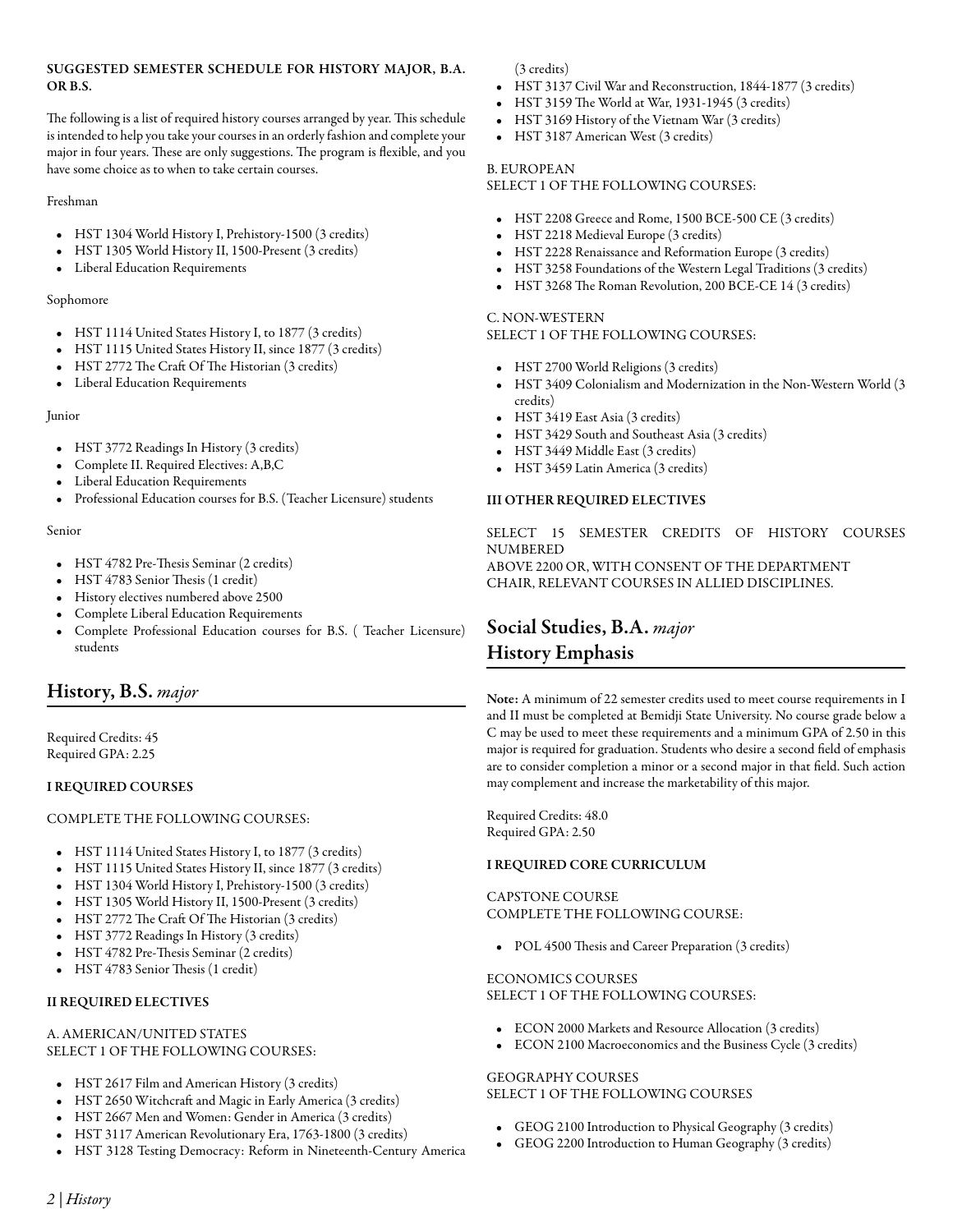# GEOGRAPHY COURSES SELECT 1 OF THE FOLLOWING COURSES:

- GEOG 3410 [Geography of North America](/academics/catalog/20145/courses/geog/3410) (3 credits)
- GEOG 3800 [Regional Geography](/academics/catalog/20145/courses/geog/3800) (1-3 credits)
- GEOG 3810 [Geography of Europe](/academics/catalog/20145/courses/geog/3810) (3 credits)
- GEOG 3820 [Geography Of Asia](/academics/catalog/20145/courses/geog/3820) (3 credits)
- GEOG 3840 [Geography of Africa](/academics/catalog/20145/courses/geog/3840) (3 credits)

#### UPPER DIVISION WORLD HISTORY SELECT 1 OF THE FOLLOWING COURSES

- HST 2208 [Greece and Rome, 1500 BCE-500 CE](/academics/catalog/20145/courses/hst/2208) (3 credits)
- HST 2218 [Medieval Europe](/academics/catalog/20145/courses/hst/2218) (3 credits)
- HST 2228 [Renaissance and Reformation Europe](/academics/catalog/20145/courses/hst/2228) (3 credits)
- HST 2580 [Russia](/academics/catalog/20145/courses/hst/2580) (3 credits)
- HST 2600 [Topics in History](/academics/catalog/20145/courses/hst/2600) (3 credits)
- HST 2660 [Women and History](/academics/catalog/20145/courses/hst/2660) (3 credits)
- HST 2700 [World Religions](/academics/catalog/20145/courses/hst/2700) (3 credits)
- HST 2800 [Reacting to the Past](/academics/catalog/20145/courses/hst/2800) (3 credits)
- HST 3159 [The World at War, 1931-1945](/academics/catalog/20145/courses/hst/3159) (3 credits)
- HST 3169 [History of the Vietnam War](/academics/catalog/20145/courses/hst/3169) (3 credits)
- HST 3258 [Foundations of the Western Legal Traditions](/academics/catalog/20145/courses/hst/3258) (3 credits)
- HST 3268 [The Roman Revolution, 200 BCE-CE 14](/academics/catalog/20145/courses/hst/3268) (3 credits)
- HST 3277 [Readings and Research in European History](/academics/catalog/20145/courses/hst/3277) (3 credits)
- HST 3409 [Colonialism and Modernization in the Non-Western World](/academics/catalog/20145/courses/hst/3409) (3 credits)
- HST 3419 [East Asia](/academics/catalog/20145/courses/hst/3419) (3 credits)
- HST 3429 [South and Southeast Asia](/academics/catalog/20145/courses/hst/3429) (3 credits)
- HST 3449 [Middle East](/academics/catalog/20145/courses/hst/3449) (3 credits)
- HST 3459 [Latin America](/academics/catalog/20145/courses/hst/3459) (3 credits)

#### UPPER DIVISION U.S. HISTORY SELECT 1 OF THE FOLLOWING COURSES

- HST 2600 [Topics in History](/academics/catalog/20145/courses/hst/2600) (3 credits)
- HST 2610 [Minnesota History](/academics/catalog/20145/courses/hst/2610) (3 credits)
- HST 2617 [Film and American History](/academics/catalog/20145/courses/hst/2617) (3 credits)
- HST 2640 [United States Diplomatic History](/academics/catalog/20145/courses/hst/2640) (3 credits)
- HST 2650 [Witchcraft and Magic in Early America](/academics/catalog/20145/courses/hst/2650) (3 credits)
- HST 2667 [Men and Women: Gender in America](/academics/catalog/20145/courses/hst/2667) (3 credits)
- HST 2800 [Reacting to the Past](/academics/catalog/20145/courses/hst/2800) (3 credits)
- HST 3117 [American Revolutionary Era, 1763-1800](/academics/catalog/20145/courses/hst/3117) (3 credits)
- HST 3128 [Testing Democracy: Reform in Nineteenth-Century America](/academics/catalog/20145/courses/hst/3128) (3 credits)
- HST 3137 [Civil War and Reconstruction, 1844-1877](/academics/catalog/20145/courses/hst/3137) (3 credits)
- HST 3159 [The World at War, 1931-1945](/academics/catalog/20145/courses/hst/3159) (3 credits)
- HST 3169 [History of the Vietnam War](/academics/catalog/20145/courses/hst/3169) (3 credits)
- HST 3178 [American Intellectual History since 1877](/academics/catalog/20145/courses/hst/3178) (3 credits)
- HST 3187 [American West](/academics/catalog/20145/courses/hst/3187) (3 credits)

# POLITICAL SCIENCE COURSES SELECT 1 OF THE FOLLOWING COURSES

- POL 1200 [Introduction to American Politics](/academics/catalog/20145/courses/pol/1200) (3 credits)
- POL 1300 [Introduction to International Relations](/academics/catalog/20145/courses/pol/1300) (3 credits)
- POL 1400 [Introduction to Comparative Politics](/academics/catalog/20145/courses/pol/1400) (3 credits)

# POLITICAL SCIENCE COURSES SELECT 1 OF THE FOLLOWING COURSES

- POL 3100 [American Foreign Policy](/academics/catalog/20145/courses/pol/3100) (3 credits)
- POL 3130 [Asian Political Development](/academics/catalog/20145/courses/pol/3130) (3 credits)
- POL 3150 [Topics in Political Science](/academics/catalog/20145/courses/pol/3150) (1-3 credits)
- POL 3160 [Comparative European Politics](/academics/catalog/20145/courses/pol/3160) (3 credits)
- POL 3170 [International Relations](/academics/catalog/20145/courses/pol/3170) (3 credits)
- POL 3180 [International Law and Organization](/academics/catalog/20145/courses/pol/3180) (3 credits)
- POL 3190 [International Political Economy](/academics/catalog/20145/courses/pol/3190) (3 credits)
- POL 3200 [Minnesota Politics](/academics/catalog/20145/courses/pol/3200) (3 credits)
- POL 3210 [Public Administration](/academics/catalog/20145/courses/pol/3210) (3 credits)
- POL 3230 [Environmental Politics](/academics/catalog/20145/courses/pol/3230) (3 credits)
- POL 3410 [Legislative and Executive Relations](/academics/catalog/20145/courses/pol/3410) (3 credits)
- POL 3420 [Campaigns and Elections](/academics/catalog/20145/courses/pol/3420) (3 credits)
- POL 4200 [Constitutional Law](/academics/catalog/20145/courses/pol/4200) (3 credits)

# SOCIOLOGY COURSES COMPLETE THE FOLLOWING COURSES:

- SOC 2200 [Social Movements and Change](/academics/catalog/20145/courses/soc/2200) (3 credits)
- SOC 3010 [Social Theory](/academics/catalog/20145/courses/soc/3010) (3 credits)

# II REQUIRED FIELD OF EMPHASIS

#### SELECT 18 SEMESTER CREDITS OF ELECTIVES FROM HISTORY:

• HST \*\*\*\*

# SUGGESTED SEMESTER SCHEDULE FOR SOCIAL STUDIES MAJOR, B.A.

The following is suggested for logical and effective scheduling but can be interpreted as flexible for meeting requirements and a student's particular needs. Students should meet with the Social Studies coordinator and advisor as early as possible in their planning.

Freshman - Sophomore

- Geography and History constitute the "matrix" of Social Studies and students should complete required core courses in these subjects first.
- Complete Liberal Education requirements

#### Junior-Senior

- Complete remaining core course requirements and courses for area of emphasis.
- Complete Professional Education courses
- Students pursuing the B.S. Teacher Licensure in Social Studies should complete GEOG 3460 no sooner than their junior year, preferably just prior to their student teaching.

# History Minor, B.A. or B.S. *minor*

Required Credits: 24 Required GPA: 2.00

#### I REQUIRED COURSES

#### COMPLETE THE FOLLOWING COURSES:

- HST 1114 [United States History I, to 1877](/academics/catalog/20145/courses/hst/1114) (3 credits)
- HST 1115 [United States History II, since 1877](/academics/catalog/20145/courses/hst/1115) (3 credits)
- HST 1304 [World History I, Prehistory-1500](/academics/catalog/20145/courses/hst/1304) (3 credits)
- HST 1305 [World History II, 1500-Present](/academics/catalog/20145/courses/hst/1305) (3 credits)

# II REQUIRED ELECTIVES

Select 12 semester credits of History courses numbered 2500 or above or, with the consent of department chair, relevant courses in allied disciplines. The electives must include at least 1 course in United States history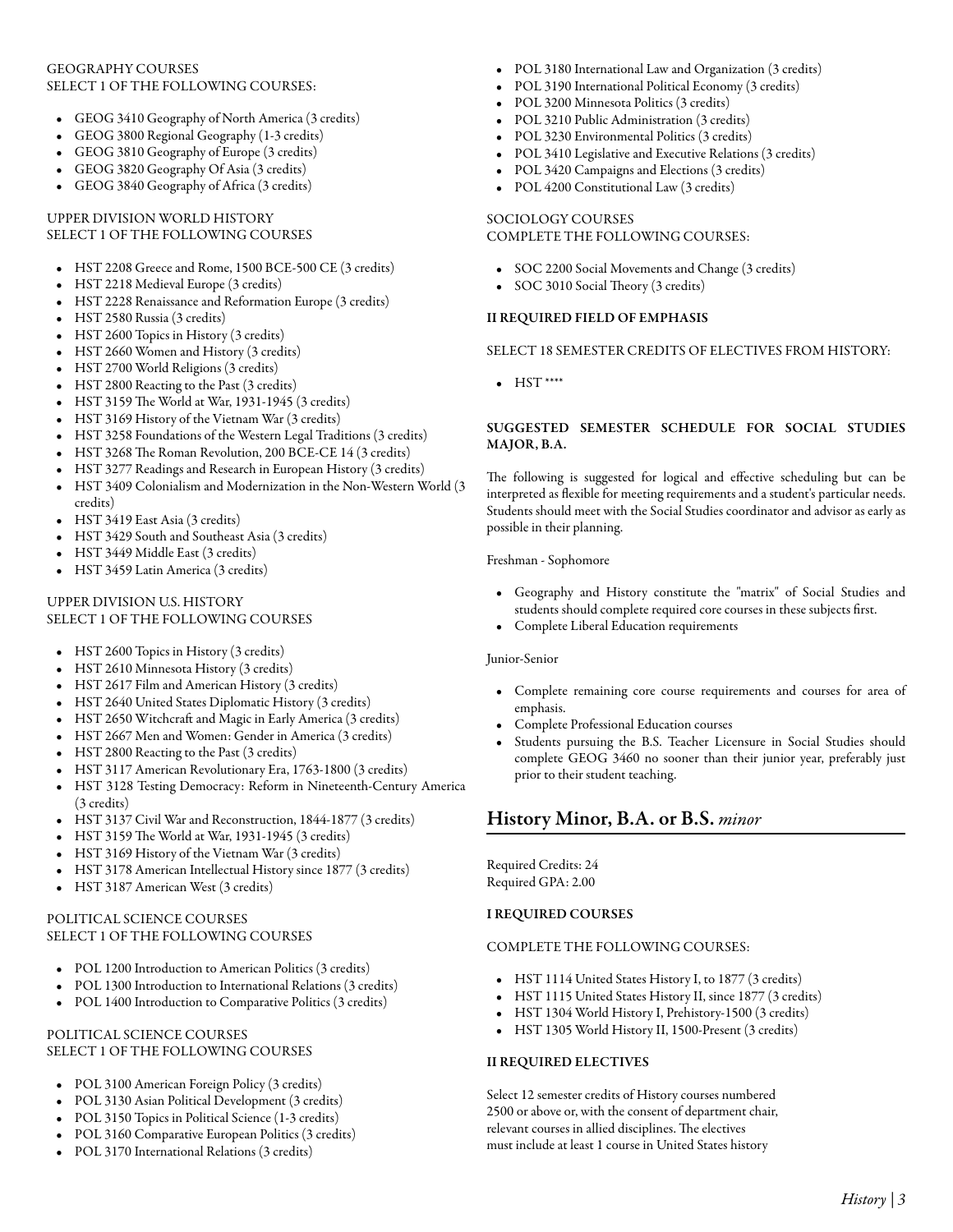# Art History Courses

# ARTH 2551 Art History Survey I (4 credits)

An overview of the art and architecture of world cultures from pre-historic times to ca. 1400 C.E. (i.e., through the late Middle Ages in Europe). Liberal Education Goal Areas 6 & 8

# ARTH 2552 Art History Survey II (4 credits)

The art and architecture of world cultures from ca 1400 C.E. to the present (i.e., from the Renaissance and Baroque eras in Europe onward). Prerequisite: ARTH 2551 or consent of instructor. Liberal Education Goal Areas 6 & 8

# ARTH 2557 History Of Photography (3 credits)

The major aesthetic and technical trends in photography from 1839 to the present. Prerequisite: VSAR 2552 or consent of instructor. Might not be offered every year.

# ARTH 2559 Seminar in Art History (2 credits)

An introduction to the current methods and interpretive approaches of the discipline of Art History. Taught in combination with VSAR 2552, and intended for students with a special interest in Art History (minors, concentrations, and allied majors). Prerequisite: Consent of instructor. Corequisite: VSAR 2552. (May not be offered every year)

# ARTH 2953 Study Travel History and the Social and Behavioral Sciences (1-6 credits)

Study Travel course in History and the Social and Behavioral Sciences for Lab Ed Goal Area 5

# ARTH 3550 Nineteenth Century Visual Culture (4 credits)

An advanced level survey of developments in the visual arts and wider material culture in Europe and America between 1775 and 1900. Prerequisite: VSAR 2552. Might not be offered every year.

# ARTH 3557 Twentieth Century Art (4 credits)

An advanced level survey of significant movements in European and American art between 1900 and 1970. Prerequisite: VSAR 2552. Might not be offered every year.

# ARTH 3566 Art in the Ancient Americas (4 credits)

An advanced level survey of the art and architecture of Mesoamerica, the Andean region and selected other cultural areas from earliest times to the European encounter. Prerequisite: VSAR 2551 or consent of instructor. (May not be offered every year)

ARTH 3567 Contemporary Art: Theory, Practice And Criticism (4 credits) Advanced level study of recent discourse in the visual arts, including postmodern theory, significant movements and artists, and critical/interpretive writing. Prerequisite: VSAR 2552.

# ARTH 4550 Studies in Art History (2 credits)

A close examination of selected period, national tradition, or movement in the history of visual arts. See instructor for current subject area. May be repeated. Prerequisite: Consent of instructor. Might not be offered every year.

# ARTH 4808 Special Readings (2 credits)

Reading assignments related to historical research. Prerequisite: Consent of instructor.

# All-University Courses

The course numbers listed below, not always included in the semester class schedule, may be registered for by consent of the advisor, instructor, or department chair, or may be assigned by the department when warranted. Individual registration requires previous arrangement by the student and the completion of any required form or planning outline as well as any prerequisites.

1910, 2910, 3910, 4910 DIRECTED INDEPENDENT STUDY 1920, 2920, 3920, 4920 DIRECTED GROUP STUDY 1930, 2930, 3930, 4930 EXPERIMENTAL COURSE 1940, 2940, 3940, 4940 IN-SERVICE COURSE 1950, 2950, 3950, 4950 WORKSHOP, INSTITUTE, TOUR 1960, 2960, 3960, 4960 SPECIAL PURPOSE INSTRUCTION 1970, 2970, 3970, 4970 INTERNSHIP 1980, 2980, 3980, 4980 RESEARCH 1990, 2990, 3990, 4990 THESIS

# History Courses

# HST 1114 United States History I, to 1877 (3 credits)

A survey of American/United States history from the ealiest period to 1877, including cultures in pre-contact America; the interaction of American, African, and European peoples during exploration and colonization; development of new blended cultures; growth of unfree labor; role of war in early America; founding of a new nation; early attempts to construct a national identity; and growth of cultural tensions leading to the Civil War and Reconstruction. Includes discussions of the increasingly diverse make up of the American population (male and female) and emphasizes the development of analytical skills focusing on reading, oral presentation, and writing. Liberal Education Goal Areas 5 & 7.

# HST 1115 United States History II, since 1877 (3 credits)

A survey of United States history since Reconstruction, including social, economic, and cultural changes of the Gilded Age; Populism and Progressivism; internationalism and imperialism; 1920s Normalcy; 1929 Crash and 1930s Depression; New Deal; Cold War; conservative renaissance, Fair Deal; New Frontier and Great Society; and contemporary society and conditions. Includes discussions of the increasingly diverse make up of the American population (male and female) and emphasizes the development of analytical skills focusing on reading, oral presentation, and writing. Liberal Education Goal Areas 5 & 7.

# HST 1304 World History I, Prehistory-1500 (3 credits)

A global and cross-cultural study of the early period of world history, including ancient civilizations and empires, classical China, India, Greece, and Rome, interaction of civilizations, influence of Buddhism, Christianity, and Islam as world religions, the Arab world and culture, Medieval Europe, African and American pre-contact cultures and civilizations. Liberal Education Goal Areas 5 & 8.

# HST 1305 World History II, 1500-Present (3 credits)

A global and cross-cultural study of the modern period of world history, including the major cultural/continental areas which existed in 1500, the influence of European expansionism and colonialism, interaction of nations and peoples, reform and change in religious patterns, the French Revolution and Napoleon, the development and spread of the Industrial Revolution, Marxism and Communism, global rearrangements of the twentieth century, decline of European colonialism, and contemporary conditions. Liberal Education Goal Areas 5 & 8.

# HST 2208 Greece and Rome, 1500 BCE-500 CE (3 credits)

Survey of Ancient Greek and Roman civilization to the Fifth Century CE. Emphasizes political, intellectual, and cultural issues.

# HST 2218 Medieval Europe (3 credits)

Survey of political and intellectual history in Europe from the collapse of Roman power in Western Europe to the fifteenth century. Topics include the rise and growth of the Christian Church and the Papal Monarchy; the Byzantine Empire; the Frankish Kingdom; the Investiture Contest; the Crusades; the twelfth-century Renaissance; the emergence of secular, regional monarchies; representative institutions; and the panoramic crises.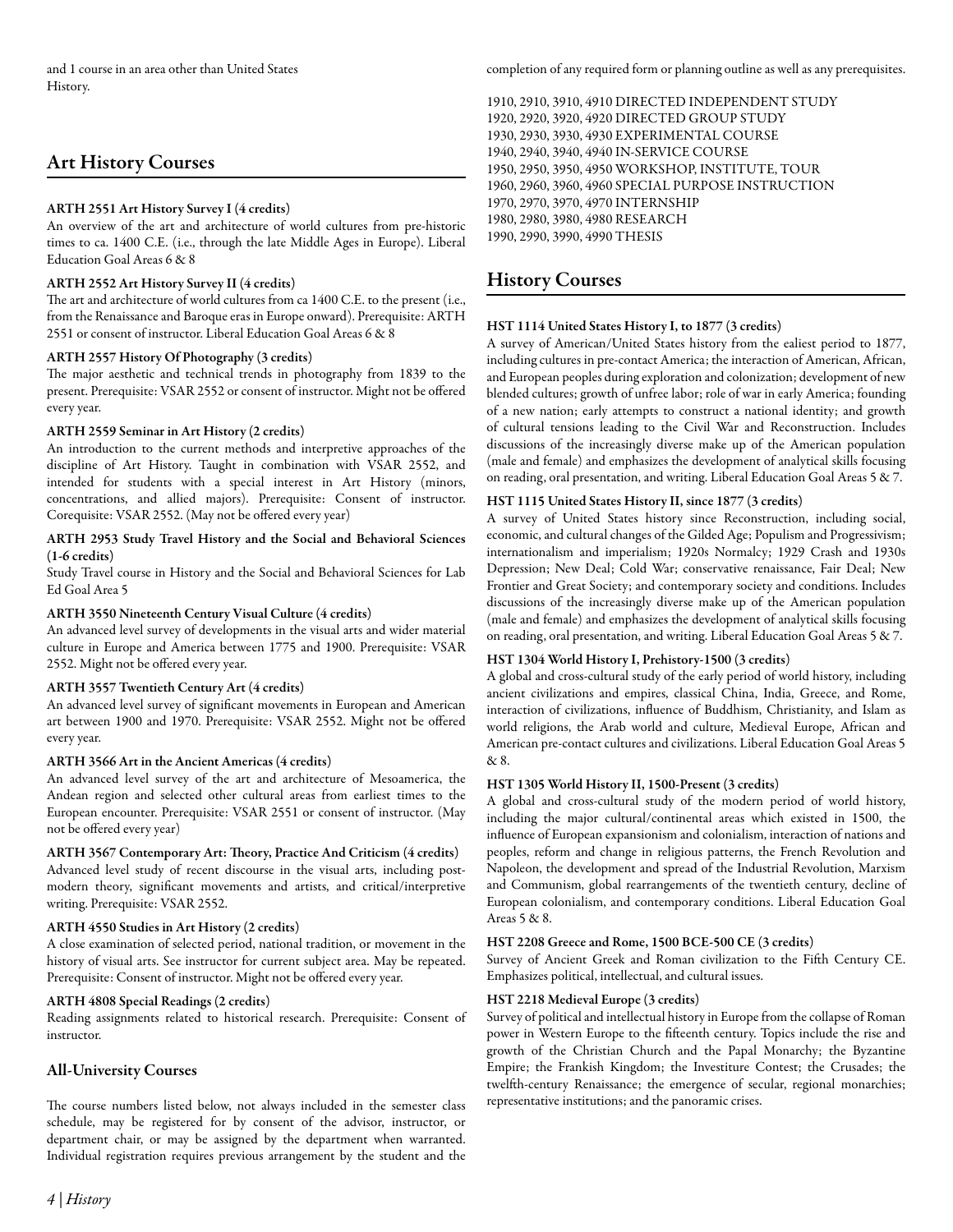# HST 2228 Renaissance and Reformation Europe (3 credits)

Survey of European history from ca. 1400 to 1648 with emphasis on the rise of humanist culture; the growth of stronger "national" governments in England, France, Spain, and Italy; the disintegration of Christian unity and the emergence of rival Christian churches; the emergence of the mercantile, pre-capitalist economic system, and the intensification of conflict made possible by greater resources and religious rivalries. (Might not be offered every year.)

# HST 2580 Russia (3 credits)

Survey of the development of the Russian peoples and nation, from the principality of Kiev through the rise and dominance of Muscovy, to the revolution of 1917 and the establishment of the Soviet Union, the collapse of the Soviet Communist federation, to the present, with stress upon political, dynastic, economic, social, and cultural patterns. Liberal Education Goal Area 8.

#### HST 2600 Topics in History (3 credits)

Study of a specific historical topic or development, person, or time period, with the specific title being announced in each semester's class schedule.

# HST 2610 Minnesota History (3 credits)

An introductory survey of the Minnesota area over time--its environments, its people, and its cultures. Liberal Education Goal Areas 5 & 7.

# HST 2617 Film and American History (3 credits)

This course focuses primarily on how historical events and eras are interpreted and reflected in popular films. Students learn how to watch a film critically and how to decipher historical and cultural codes used by film makers. Students also analyze narrative styles, comparing and contrasting written narrative as well as its development in film. (Might not be offered every year)

# HST 2640 United States Diplomatic History (3 credits)

Consideration of the development of United States diplomacy and foreign policy, from the early new nation to the present, including initial national recognition, involvement in the Napoleonic Wars, Manifest Destiny and the Monroe Doctrine, isolationism, involvement in international wars, imperialism, relations with the developing world, the Cold War, and contemporary patterns. (Might not be offered every year.)

# HST 2650 Witchcraft and Magic in Early America (3 credits)

This course focuses on the role of witchcraft and magic in early America. It examines the religious and social context of witch-hunting in Europe and America in the early modem era with a close look at the primary sources available to historians seeking to understand this phenomenon in American history. Part of the semester explores the Essex County outbreak, more popularly known as the Salem witch trials. It then surveys what happened to the world of witches and magic in the Age of Enlightenment and the Romantic Era of the nineteenth century. (Might not be offered every year)

#### HST 2660 Women and History (3 credits)

Introductory survey of the role of women in history, approached thematically and topically. Based on the feminist critique of history, a cross-cultural approach emphasizes a comparative critique and evaluation of women in various historical contexts. Liberal Education Goal Areas 5 & 8.

# HST 2667 Men and Women: Gender in America (3 credits)

This course seeks a close-up view of American culture from the colonial era to the modem era through the stories of individuals. In order to better understand these stories, the class first develops an interpretive framework using gender as the central theme. All individuals are shaped by the conventions of gender in any given time period. Those expectations change over time, and students will explore those changes and how individuals respond to them. Individuals are looked at in a variety of historical settings, including urban areas, the frontier, and a variety of middle landscapes. (Might not be offered every year.)

# HST 2700 World Religions (3 credits)

A survey of Hinduism, Buddhism, Jainism, Confucianism, Taoism, Shinto, Judaism, Christianity, and Islam, from their historical beginnings to the present. Might not be offered every year. Liberal Education Goal Areas 5 & 8.

#### HST 2772 The Craft Of The Historian (3 credits)

The methods of history and how historians past and present have practiced their craft. Library and archival research, use of computer-based information, interdisciplinary approaches, textual analysis, and quantitative methods.

# HST 2800 Reacting to the Past (3 credits)

Consists of elaborate games, set in the past, in which students are assigned "roles" with "victory objectives" informed by classic texts in the history of ideas. Class sessions are run entirely by students; instructors advise and guide students and grade their oral and written work. Liberal Education Goal Areas 9 and 11.

#### HST 2810 Introduction to Public History (3 credits)

Introduction to several aspects of public history, including archival management, site surveys, oral history, document editing, inventory, and web sites. Includes practical hands-on experiences at area public history sites. (Might not be offered every year.)

# HST 2925 People and the Environment: Environment and History (3 credits)

An examination of past interactions between human society and the natural world in what is now the United States. Issues to be discussed in the course include Native American resource management; the ecological effects of the arrival of Europeans, Africans, and Asians in North America; resource exploitation in the industrial era; the preservationist and conservationist movements; and the historical roots of current environmental problems. Liberal Education Goal Area 10.

# HST 2953 Study-Travel, History and the Social and Behavioral Sciences (1-6 credits)

Study Travel course in History for Lib Ed Goal Area 5.

# HST 3117 American Revolutionary Era, 1763-1800 (3 credits)

Consideration of the redefinition of the British Empire following the Great War for Empire in 1763, the rise and development of colonial rebel opposition, evolution of political philosophy and ideology culminating in the 1776 Declaration of Independence, the war for independence, the new nation under the Articles of Confederation, the writing and ratification of the new 1787 Constitution, and the contribution of the Federalists during the 1790s. (Might not be offered every year.)

# HST 3128 Testing Democracy: Reform in Nineteenth-Century America (3 credits)

Nineteenth-century Americans repeatedly examined and interpreted the ideals of the Revolution. Periodically, as grass roots movements tried to expand the benefits that founding fathers originally guaranteed for elite white males, powerful reform movements arose that challenged established authorities, compelling them to either accommodate popular demands or coerce a restoration of the status quo. This course investigates the resulting clashes that characterized reform efforts throughout the century, including those centered on anti-slavery, women's suffrage, temperance, labor, and a host of other causes. (Might not be offered every year.)

#### HST 3137 Civil War and Reconstruction, 1844-1877 (3 credits)

Consideration of the development of national sectionalism beginning in the 1840s, the influence of Manifest Destiny and frontier expansionism, the growth of southern nationalism, the focus issues of states' rights and slavery, southern secession and establishment of the Confederate States of America, military and economic dimensions of the war, and restoration of the Union or reconstruction of the south. (Might not be offered every year.)

# HST 3159 The World at War, 1931-1945 (3 credits)

This course covers the history of global war and its consequences. Beginning with the development of fascist and totalitarian states in Europe, nationalism in Asia, and the impact of economic depression, the course follows the war by considering issues on the home front and battlefield, debates over strategy and diplomacy, and decisions leading to the Holocaust and the development of atomic weaponry. (Might not be offered every year.)